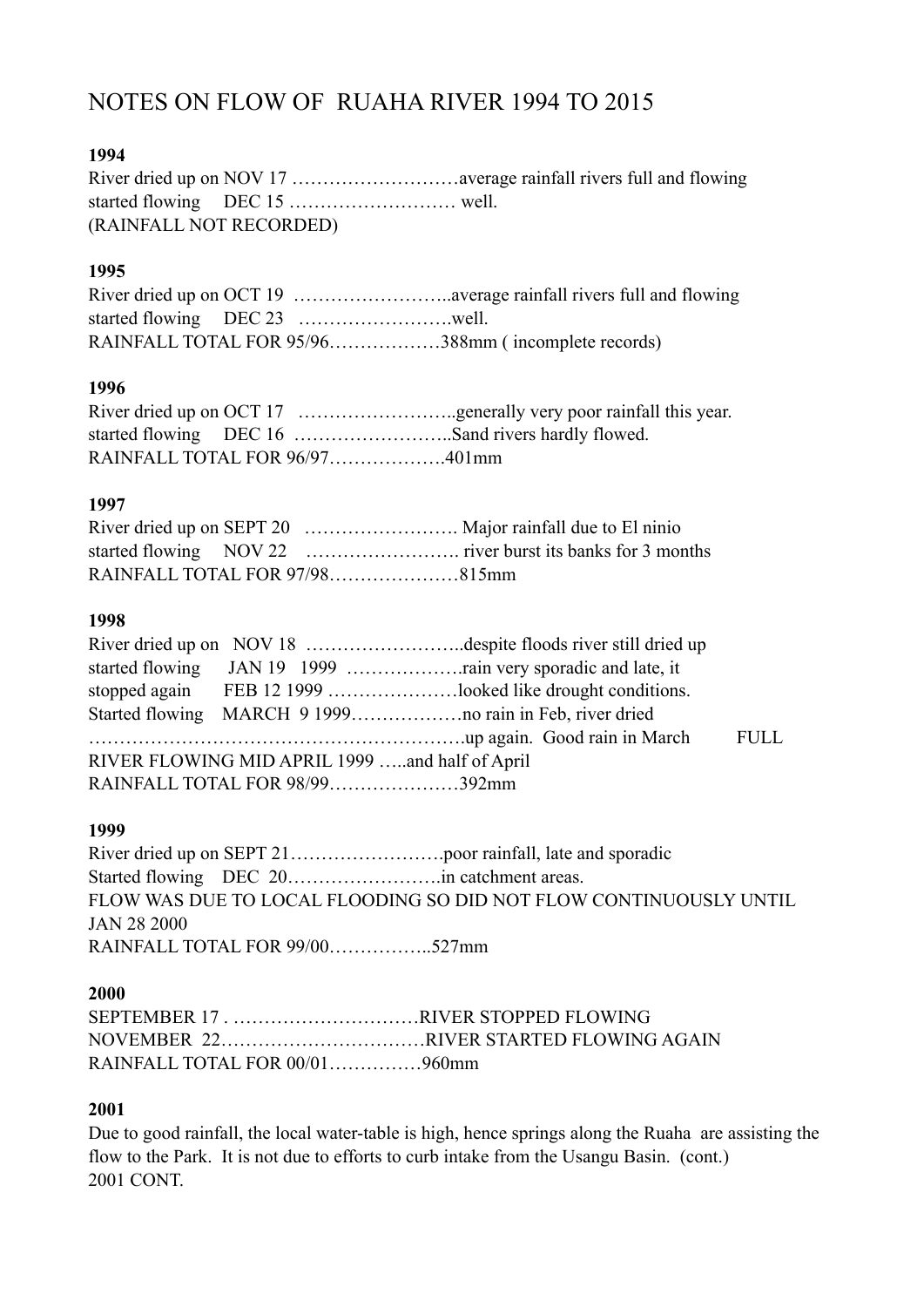## **2002**

Due to good rainfall water tables are high and springs along the great Ruaha flowed until October. All water since the end of May in the river is from these springs, not is from the Usangu basin.

## **2003**

Despite the fact that we received reasonable rainfall in mm. The rain fell in large sporadic storms, as a result the vegetation suffered from the long gaps between rain showers. The water table rose a bit, but not as much as it would have done from constant rain.

The river never rose to its full level, and the Usangu water only flowed for about one month. The river this year is almost totally from local run off not from the Usangu catchment area.

The river this year dried up very early but what has made the problem worse is that the water table is now so low from repeated bad flows over the past few years. Hence it became impossible to dig for water by the end of Nov as the water table was below the rocks. This seriously affected the movements of the Elephants, they normally dig for water at this time of year and then the other animals use the holes they have dug. Hence the animals were desperate for water that they normally would get from the Elephants. The Elephants have moved towards the villages for their water during this time which has caused more problems.

| JANUARY 5 (2004)RIVER STOPPED          |  |
|----------------------------------------|--|
|                                        |  |
| 30th 2004.                             |  |
| $EXAMPLE D IDENTIFY EOP 2002/04 = 522$ |  |

TOTAL RAINFALL FOR 2003/04……….532mm

# **2004**

The river reached its highest level in April 2004. This level was a foot lower than the marker rock up river from my camp. In previous years eg, from 1994- 2000 the river always consistently covered this rock by at least 2 feet. This would then flow continuously at this height for several months. Nowadays eg, 2001 -2004 this lower 'high' level only flows consistently for no more than a week. Once the local rain has stopped it slowly begins to go down, often keeping up the consistent rate of about 1cm per day.

July 2004. The river is now very shallow almost forming separate channels around the rocky areas. The gully by my camp has been dry for about 1 month. November